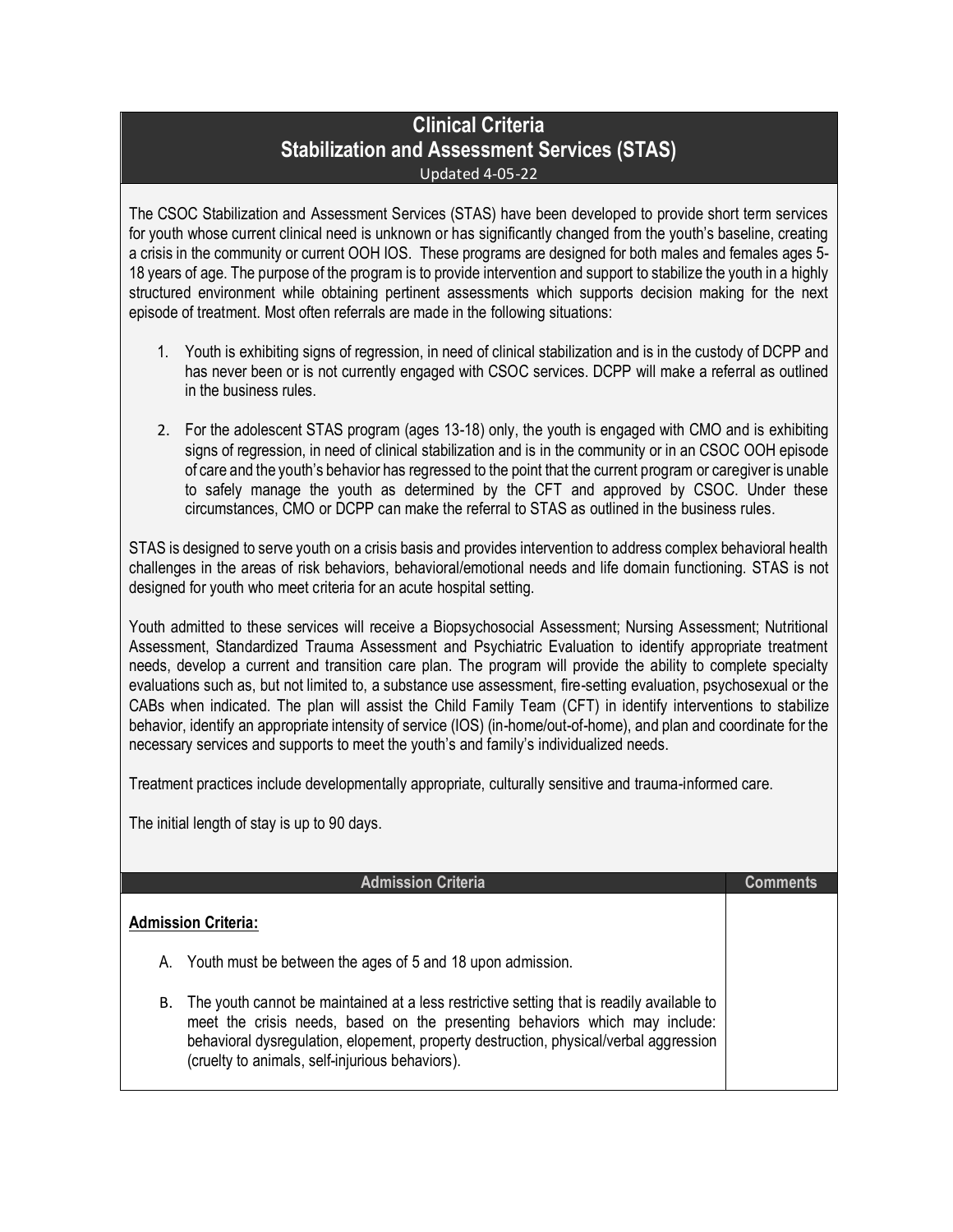| C.                                                                                               | Youth needs assessments to further understand underlying factors contributing to<br>clinical presentation and to guide clinical decision making and next episode of<br>treatment.                                                                                                                                                        |                                      |  |  |
|--------------------------------------------------------------------------------------------------|------------------------------------------------------------------------------------------------------------------------------------------------------------------------------------------------------------------------------------------------------------------------------------------------------------------------------------------|--------------------------------------|--|--|
|                                                                                                  | D. Youth has chronic medical needs which are stable and well-managed, including but<br>not limited to, seizure disorder, diabetes, asthma, etc.                                                                                                                                                                                          |                                      |  |  |
| Е.                                                                                               | Presents with symptoms consistent with a DSM 5 diagnosis.                                                                                                                                                                                                                                                                                |                                      |  |  |
|                                                                                                  | <b>AND</b>                                                                                                                                                                                                                                                                                                                               |                                      |  |  |
|                                                                                                  | Youth meets at least one of the urgent/emergent criteria:                                                                                                                                                                                                                                                                                |                                      |  |  |
|                                                                                                  | F. Family is homeless or at imminent risk of homelessness within 24 hours with no<br>identified relatives to care for youth.                                                                                                                                                                                                             |                                      |  |  |
|                                                                                                  | G. Abandonment.                                                                                                                                                                                                                                                                                                                          |                                      |  |  |
| H.,                                                                                              | Parents/caretaker(s) are unable to care for youth due to sudden hospitalization or<br>incarceration.                                                                                                                                                                                                                                     |                                      |  |  |
| I.                                                                                               | Youth cannot remain home due to current protective service concerns (as documented<br>by DCP&P in referral form). The referent must provide the name of the DCPP Team<br>Lead who authorized the STAS referral and confirmed all other resources have been<br>exhausted.                                                                 |                                      |  |  |
| J.                                                                                               | Youth received crisis screening at local screening center and was deemed not<br>appropriate for hospitalization (or youth is currently hospitalized, stable, and discharge<br>ready) and parents/legal guardian refuses to take youth home due to behavioral/safety<br>concerns.                                                         |                                      |  |  |
|                                                                                                  | 0R                                                                                                                                                                                                                                                                                                                                       |                                      |  |  |
| K. .                                                                                             | Child is unable to adequately function in significant life domains: family, school, social<br>or recreational activities and/or activities of daily living due to his or her diagnosis and<br>presenting behaviors, and requires crisis stabilization, close supervision, assessment<br>and targeted clinical /behavioral interventions. |                                      |  |  |
|                                                                                                  | <b>Exclusionary Criteria</b>                                                                                                                                                                                                                                                                                                             |                                      |  |  |
| PIF<br>ANY of the following criteria is sufficient for exclusion from this intensity of service: |                                                                                                                                                                                                                                                                                                                                          |                                      |  |  |
|                                                                                                  | Youth who are younger than age 5 or older than 18 (upon request for admission).<br>А.                                                                                                                                                                                                                                                    | (Provider<br>Information<br>Profile) |  |  |
|                                                                                                  | The youth's level of cognitive and/or adaptive functioning falls in the moderate to<br>В.<br>severe range, which does not allow them to actively participate or benefit from<br>STAS treatment services. This would also include the following:                                                                                          |                                      |  |  |